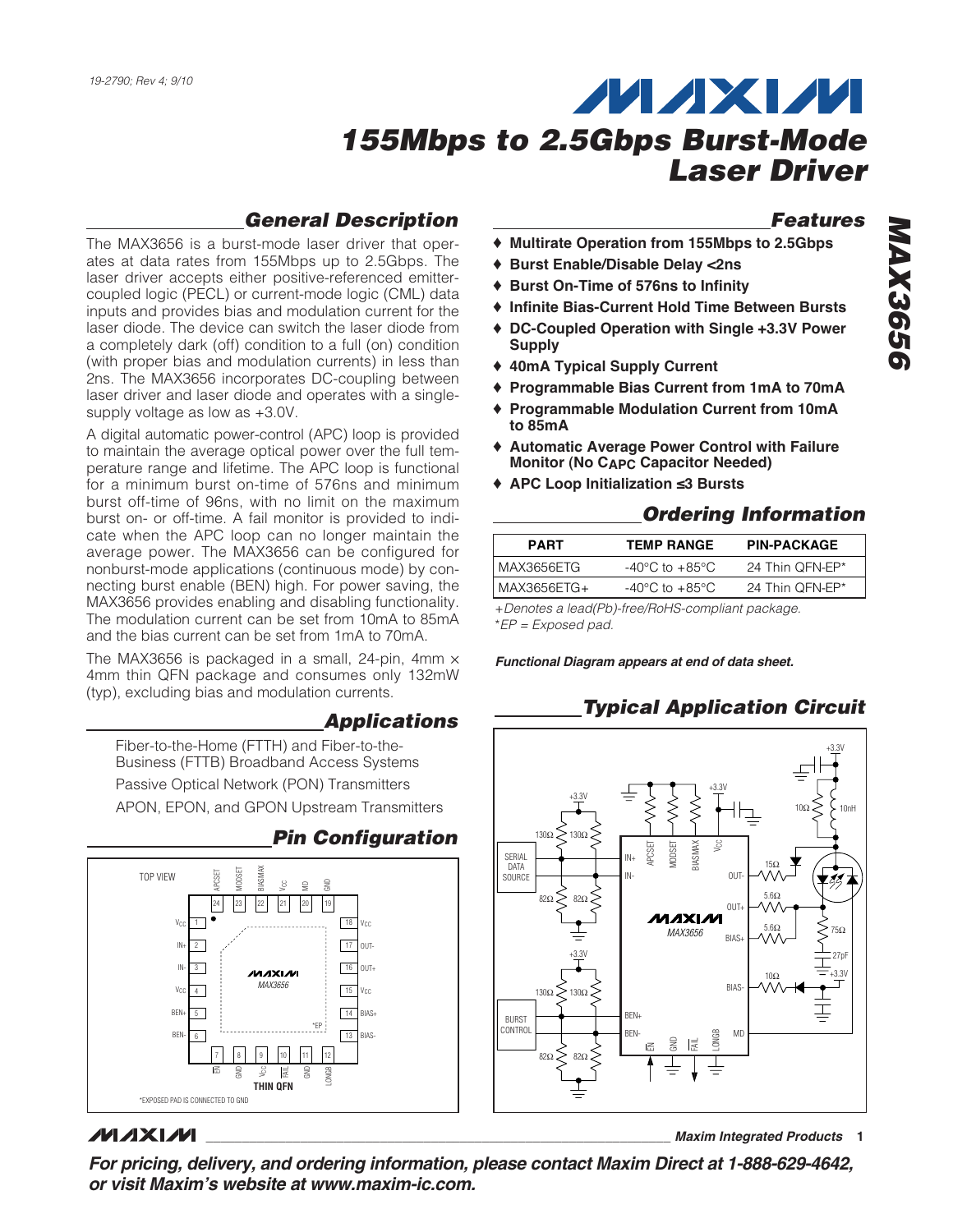# **MAX3656 MAX3656**

### **ABSOLUTE MAXIMUM RATINGS**

| Current into BIAS+, BIAS-, OUT+, OUT- -20mA to +150mA |  |
|-------------------------------------------------------|--|
|                                                       |  |
|                                                       |  |
| Voltage at IN+, IN-, BEN+, BEN-, EN,                  |  |
|                                                       |  |
| Voltage at MODSET, APCSET, BIASMAX -0.5V to +3.0V     |  |
| Voltage at OUT+, OUT-+0.5V to $(V_{CC} + 1.5V)$       |  |
| Voltage at BIAS+, BIAS-+0.5V to $(V_{CC} + 0.5V)$     |  |

| Continuous Power Dissipation $(T_A = +85^{\circ}C)$          |  |
|--------------------------------------------------------------|--|
| 24-Lead Thin QFN                                             |  |
|                                                              |  |
| Operating Ambient Temperature Range (TA)-40°C to +85°C       |  |
| Storage Ambient Temperature Range ( $TSTG$ ) -55°C to +150°C |  |
|                                                              |  |
| Soldering Temperature (reflow)                               |  |
|                                                              |  |
|                                                              |  |

Stresses beyond those listed under "Absolute Maximum Ratings" may cause permanent damage to the device. These are stress ratings only, and functional operation of the device at these or any other conditions beyond those indicated in the operational sections of the specifications is not implied. Exposure to absolute maximum rating conditions for extended periods may affect device reliability.

### **OPERATING CONDITIONS**

| <b>PARAMETER</b>             | <b>SYMBOL</b>         | <b>CONDITIONS</b>                                                                      | <b>MIN</b> | <b>TYP</b> | <b>MAX</b> | <b>UNITS</b> |
|------------------------------|-----------------------|----------------------------------------------------------------------------------------|------------|------------|------------|--------------|
| Supply Voltage               | <b>V<sub>CC</sub></b> |                                                                                        | 3.0        | 3.3        | 3.6        | V            |
| Supply Turn-On Time          |                       | 10% to 90%                                                                             | 0.001      |            | 10         | ms           |
| Ambient Temperature          |                       |                                                                                        | $-40$      |            | $+85$      | $^{\circ}C$  |
| Data Mark Density            |                       | Average                                                                                |            | 50         |            | %            |
| Consecutive Identical Digits | <b>CID</b>            |                                                                                        |            |            | 80         | <b>Bits</b>  |
| Data Rate                    |                       |                                                                                        | 155        |            | 2500       | <b>Mbps</b>  |
| Monitor Diode Capacitance    | $C_{MD}$              | For minimum burst on-time (Note 1)                                                     |            |            | 15         | pF           |
| Laser-to-Monitor Diode Gain  | <b>ALMD</b>           | $\Delta$ (monitor current)/ $\Delta$ (laser current (above $I_{TH}$ ))<br>(Notes 2, 3) | 0.005      |            | 0.050      | A/A          |
| <b>Extinction Ratio</b>      | re                    | 10 $log(P_1/P_0)$ (Note 3)                                                             | 8.2        |            | 12.0       | dB           |

**Note 1:** Larger MD capacitance increases the minimum burst on-time.

**Note 2:** Laser-to-monitor gain equals the laser slope efficiency multiplied by the photodiode responsivity multiplied by the losses due to laser-to-monitor diode coupling (ALMD = ηLASER × PMONITORDIODE × LLASER-TO-MONITORDIODE).

where  $L =$  laser-to-monitor diode coupling loss. A<sub>LMD</sub> can also be calculated by:

$$
A_{\text{LMD}} = \left(\frac{2 \times I_{\text{MD}}}{I_{\text{MOD}}}\right) \left(\frac{r_{\text{e}} - I}{r_{\text{e}} + I}\right)
$$

where I<sub>MD</sub>, I<sub>MOD</sub>, and r<sub>e</sub> (extinction ratio) are set externally. **Note 3:** Operation outside this range degrades APC loop performance.

### **ELECTRICAL CHARACTERISTICS**

(Typical values are at  $V_{\text{CC}} = +3.3V$ ,  $I_{\text{BIAS}} = 20 \text{mA}$ ,  $I_{\text{MOD}} = 25 \text{mA}$ , extinction ratio = 10dB, and  $T_A = +25^{\circ}\text{C}$ , unless otherwise noted.)

| <b>PARAMETER</b>            | <b>SYMBOL</b> | <b>CONDITIONS</b> | <b>MIN</b>         | <b>TYP</b>    | <b>MAX</b>                       | <b>UNITS</b>     |
|-----------------------------|---------------|-------------------|--------------------|---------------|----------------------------------|------------------|
| <b>POWER SUPPLY</b>         |               |                   |                    |               |                                  |                  |
| Power-Supply Current        | ICC           | (Note 1)          |                    | 40            | 70                               | mA               |
| <b>INPUT SPECIFICATIONS</b> |               |                   |                    |               |                                  |                  |
| Differential Input Voltage  | VIN, VBEN     |                   | 0.2                |               | 1.6                              | V <sub>P-P</sub> |
| Common-Mode Input Voltage   | Усм           |                   | $V_{CC}$ -<br>1.49 | Vcc -<br>1.32 | $V_{CC}$ -<br>V <sub>IN</sub> /4 | $\vee$           |

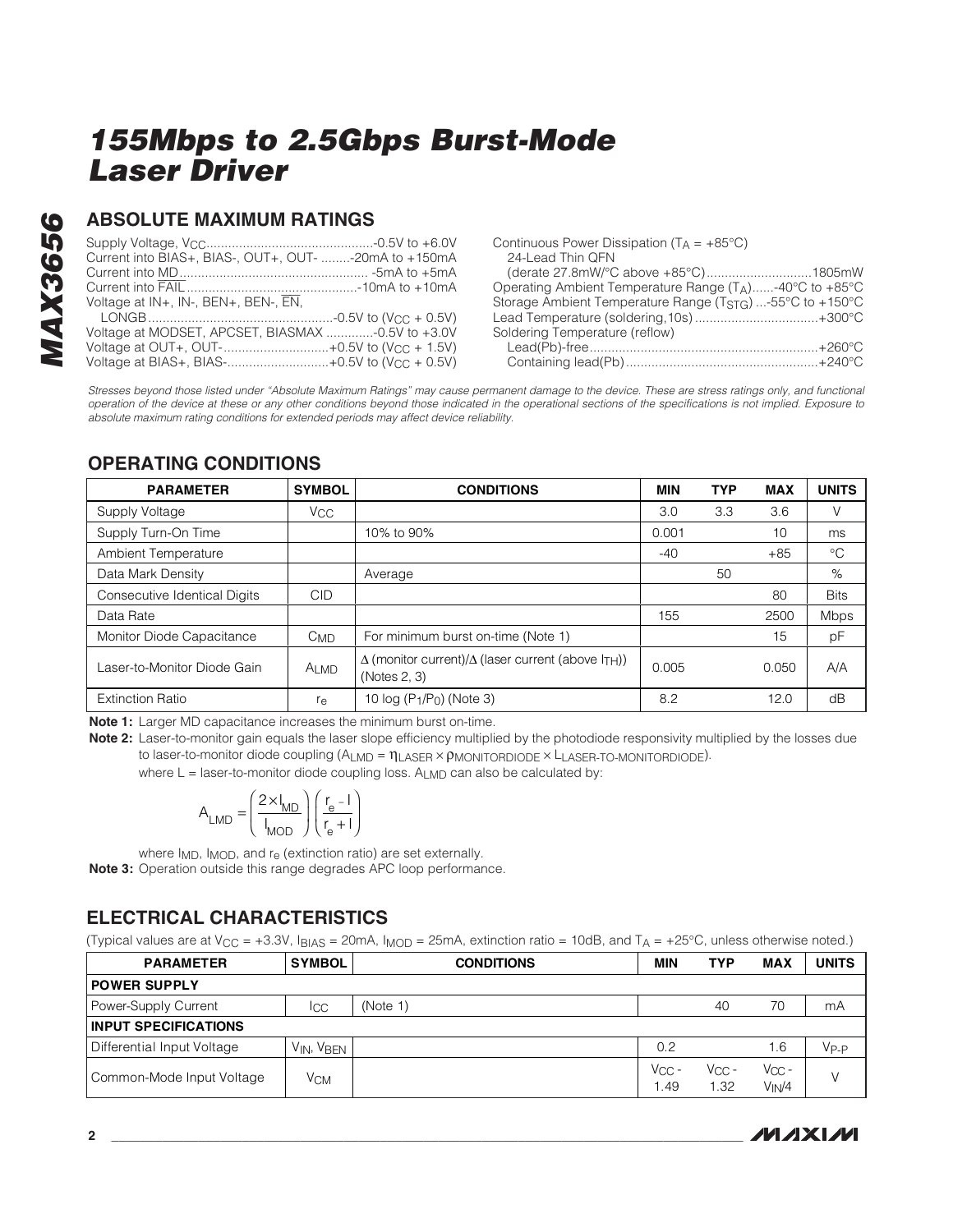### **ELECTRICAL CHARACTERISTICS (continued)**

(Typical values are at V<sub>CC</sub> = +3.3V,  $I_{BIAS}$  = 20mA,  $I_{MOD}$  = 25mA, extinction ratio = 10dB, and T<sub>A</sub> = +25°C, unless otherwise noted.)

| <b>PARAMETER</b>                         | <b>SYMBOL</b>         |                                             | <b>CONDITIONS</b>                                                        | MIN          | <b>TYP</b> | <b>MAX</b> | <b>UNITS</b>         |
|------------------------------------------|-----------------------|---------------------------------------------|--------------------------------------------------------------------------|--------------|------------|------------|----------------------|
| Single-Ended Input Voltage               | $VBEN+$<br>VBEN-      |                                             |                                                                          |              | 0.8        |            | V                    |
| EN Input High Voltage                    | V <sub>IH</sub>       |                                             |                                                                          | 2.0          |            |            | V                    |
| EN Input Low Voltage                     | $V_{IL}$              |                                             |                                                                          |              |            | 0.8        | V                    |
| <b>FAIL Output High Voltage</b>          | V <sub>OH</sub>       | Sourcing $50\mu$ A, $V_{CC} = 3.0V$         |                                                                          | 2.4          |            |            | V                    |
| <b>FAIL Output Low Voltage</b>           | VOL                   | Sinking $100\mu$ A, $V_{CC} = 3.6V$         |                                                                          |              |            | 0.4        | V                    |
| <b>BIAS GENERATOR</b>                    |                       |                                             |                                                                          |              |            |            |                      |
| Bias-On Current Range                    | <b>BIAS</b>           | Voltage at BIAS pin 0.6V                    |                                                                          | $\mathbf{1}$ |            | 70         | mA                   |
| <b>Bias-Off Current Range</b>            | <b>BIAS-OFF</b>       |                                             | $\overline{EN}$ = high or BEN = low, $V_{\text{BIAS}} \le 2.6V$ (Note 2) |              | 5          | 100        | μA                   |
| <b>Bias-Current Temperature</b>          |                       |                                             | $IBIAS = 70mA$                                                           |              | 148        |            |                      |
| Stability                                |                       | APC open loop                               | $IBIAS = 15mA$                                                           |              | 98         |            | $ppm$ <sup>o</sup> C |
| <b>Bias-Current Absolute</b><br>Accuracy |                       | APC open-loop IBIAS > 20mA (Note 3)         |                                                                          | -15          |            | +15        | %                    |
| <b>BIASMAX Current-Setting Range</b>     |                       |                                             |                                                                          | 15           |            | 70         | mA                   |
| <b>APC LOOP</b>                          |                       |                                             |                                                                          |              |            |            |                      |
| MD Reverse-Bias Voltage                  | <b>V<sub>MD</sub></b> | With respect to V <sub>CC</sub>             |                                                                          |              |            |            | $\vee$               |
| MD Bias-Setting Stability                |                       | $ImD = 50\mu A$                             |                                                                          | $-750$       |            | $+750$     |                      |
| (Note 4)                                 |                       | $I_{MD} = 1500 \mu A$                       |                                                                          |              |            | $+480$     | ppm/°C               |
| MD Bias-Setting Accuracy                 |                       | $ImD = 50\mu A$                             |                                                                          | $-25$        |            | $+25$      | %                    |
| (Note 3)                                 |                       | $I_{MD} = 1500\mu A$                        |                                                                          | $-15$        |            | $+15$      |                      |
| MD DC-Current Range                      | <b>IMD</b>            | Average current into MD pin                 |                                                                          | 50           |            | 1500       | μA                   |
|                                          |                       |                                             | Case 1 (Note 5) (LONGB = $0$ )                                           |              | 12         |            |                      |
| APC Loop Initialization Time<br>(Note 4) | <sup>t</sup> INIT     | Case 2 (Note 6) (LONGB = $0$ )              |                                                                          |              | 2.12       |            | μs                   |
|                                          |                       | Case 3 (Note 7) (LONGB = $0$ )              |                                                                          |              | 1.60       | 1.92       |                      |
| <b>LASER MODULATOR</b>                   |                       |                                             |                                                                          |              |            |            |                      |
|                                          |                       | Data rate 1.25Gbps                          |                                                                          | 10           |            | 85         | mA                   |
| Modulation ON Current Range              | <b>IMOD</b>           | Data rate > 1.25Gbps                        |                                                                          | 10           |            | 60         |                      |
| Modulation OFF Current                   | <b>IMOD-OFF</b>       |                                             | $\overline{EN}$ = high or BEN = low, IN = low (Note 2)                   |              | 16         | 150        | μA                   |
| Modulation-Current Stability             |                       | (Note 13)                                   |                                                                          | $-480$       |            | $+480$     | ppm/°C               |
| Modulation-Current Absolute<br>Accuracy  |                       |                                             | $I_{MOD}$ > 15mA (Note 3)                                                |              |            | $+15$      | $\%$                 |
| Instantaneous Voltage at                 |                       | $10mA \leq I_{MOD} < 60mA$                  |                                                                          | 0.6          |            |            |                      |
| Modulator Output (OUT+)                  |                       | $60mA \leq I_{MOD} \leq 85mA$               |                                                                          | 0.75         |            |            | $\vee$               |
| <b>Modulation-Current Rise Time</b>      | tŖ                    | $10mA \leq I_{MOD} \leq 85mA$ (Notes 8, 13) |                                                                          |              | 40         | 85         | ps                   |
| Modulation-Current Fall Time             | tF                    | $10mA \leq I_{MOD} \leq 85mA$ (Notes 8, 13) |                                                                          |              | 40         | 85         | ps                   |
| Output Over-/Undershoot                  |                       |                                             |                                                                          |              | 20         |            | $\%$                 |
| Deterministic Jitter                     | DJ                    |                                             | 155Mbps to 1.25Gbps, $10mA \leq I_{MOD} \leq 85mA$                       |              | 17         | 45         |                      |
| (Notes 9, 13)                            |                       |                                             | 1.25Gbps to 2.5Gbps, $10mA \leq MOD \leq 60mA$                           |              | 17         | 40         | psp <sub>-P</sub>    |
| Random Jitter                            | RJ                    | (Note 13)                                   |                                                                          |              | 0.8        | 1.4        | psrms                |

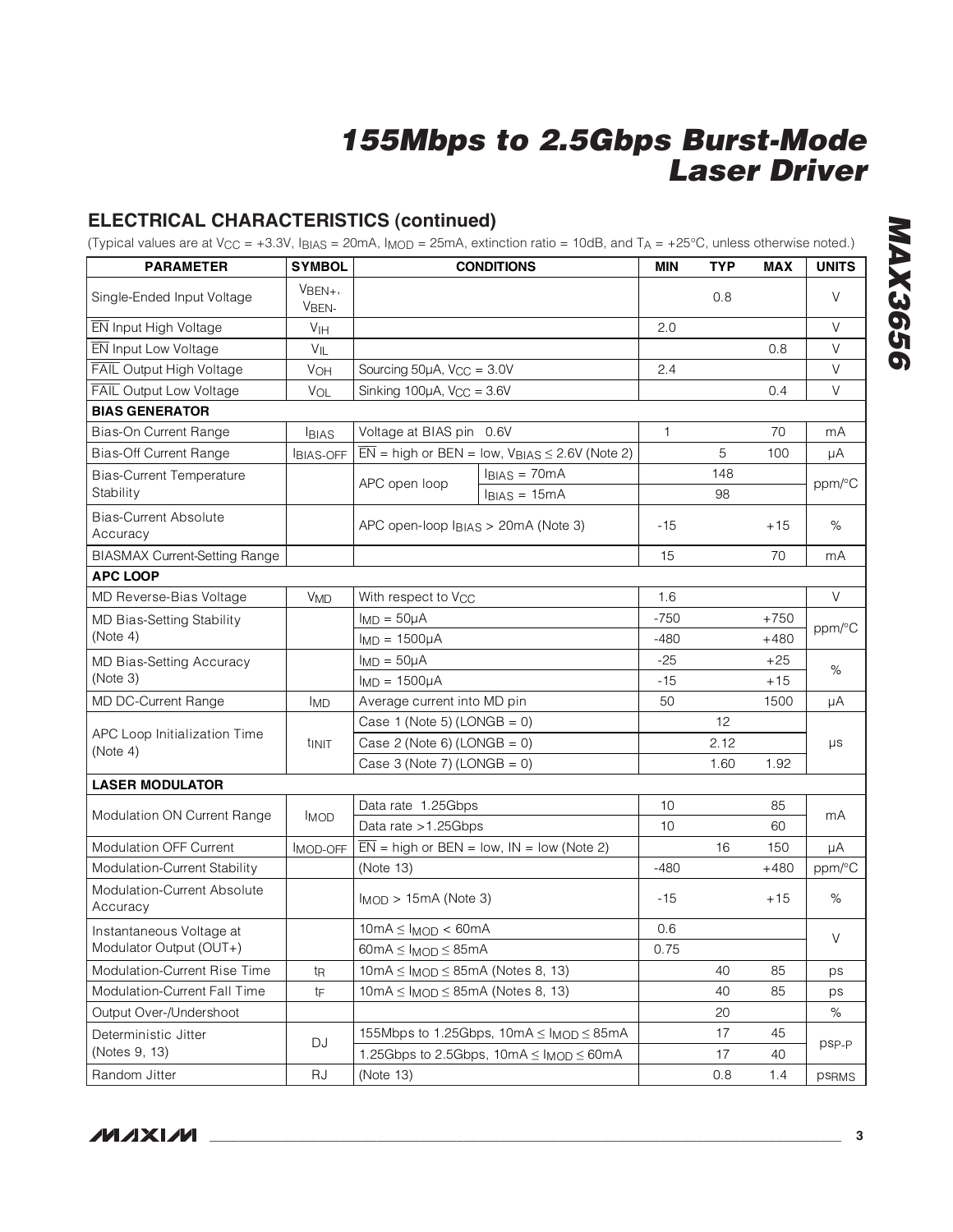### **ELECTRICAL CHARACTERISTICS (continued)**

(Typical values are at  $V_{\text{CC}} = +3.3V$ ,  $I_{\text{BIAS}} = 20 \text{mA}$ ,  $I_{\text{MOD}} = 25 \text{mA}$ , extinction ratio = 10dB, and  $T_A = +25^{\circ}\text{C}$ , unless otherwise noted.)

| <b>PARAMETER</b>                 | <b>SYMBOL</b>      | <b>CONDITIONS</b> | MIN                                | <b>TYP</b> | <b>MAX</b> | <b>UNITS</b> |      |
|----------------------------------|--------------------|-------------------|------------------------------------|------------|------------|--------------|------|
| <b>BURST-MODE SPECIFICATIONS</b> |                    |                   |                                    |            |            |              |      |
| Burst Enable Delay               |                    |                   | APC closed loop (Notes 10, 11, 13) |            |            | 2.3          | ns   |
| <b>Burst Disable Delay</b>       |                    |                   | APC closed loop (Notes 10, 12, 13) |            |            | 2.0          | ns   |
|                                  |                    | 155Mbps           |                                    | 2881       |            |              |      |
| Burst On-Time (Note 13)          | $t_{\rm B-ON}$     | 622Mbps           |                                    | 720        |            |              | ns   |
|                                  |                    | 1.25Gbps, 2.5Gbps |                                    | 576        |            |              |      |
|                                  |                    | 155Mbps           |                                    | 192        |            |              |      |
| Burst Off-Time (Note 13)         | t <sub>B-OFF</sub> | 622Mbps           |                                    | 96         |            |              | ns   |
|                                  |                    | 1.25Gbps, 2.5Gbps |                                    | 96         |            |              |      |
| <b>OPTICAL EVALUATION</b>        |                    |                   |                                    |            |            |              |      |
|                                  |                    | ExceLight         | 155.52Mbps                         |            | 45         |              |      |
| Optical Eye Diagram Mask         |                    | <b>SLT2886-LR</b> | 622.08Mbps                         |            | 40         |              | $\%$ |
| Margin                           |                    | laser diode       | 1.24416Gbps                        |            | 31         |              |      |
|                                  |                    | (or equivalent)   | 2.48832Gbps                        |            | 24         |              |      |

**Note 1:** Excludes I<sub>BIAS</sub> and I<sub>MOD</sub>. Maximum value is specified at I<sub>MOD</sub> = 85mA, I<sub>BIAS</sub> = 70mA, and I<sub>MD</sub> = 1.5mA.

**Note 2:** For safety purposes, both the bias and modulation currents are switched off if any of the current set pins (BIASMAX, MODSET) are grounded.

**Note 3:** Accuracy refers to part-to-part variation.

**Note 4:** APC loop initialization definitions:

**IBIAS Error:** IBIAS - IBIASSET, where IBIAS = the actual bias current and IBIASSET = the level of bias current set by the RAPCSET resistor.

**Initialization Case 1: Continuous Mode Power-Up.** In this case,  $\overline{EN}$  = low, BEN = high, and then V<sub>CC</sub> is ramped up from 0V to ≥3.0V.

**Initialization Case 2: Chip-Enable Reset.** In this case, 3.0V ≤ V<sub>CC</sub> ≤ 3.6V, BEN = high, and then EN changes from high to low. **Initialization Case 3: Burst-Mode Startup.** In this case,  $3.0V \le V_{CC} \le 3.6V$ ,  $\overline{EN} =$  low, and then BEN changes from low to high.

**Note 5:** I<sub>BIAS</sub> error is less than 3.8mA (for an extinction ratio of 10dB and I<sub>MD</sub> = 1500µA) within 12µs from the time that V<sub>CC</sub>  $\geq$  3.0V.

**Note 6:** I<sub>BIAS</sub> error is less than 3.8mA (for an extinction ratio of 10dB and I<sub>MD</sub> = 1500µA) within 2.1µs (typ) from the time that  $\overline{EN}$  < 0.8V.

**Note 7:** I<sub>BIAS</sub> error must be less than 3.8mA (for an extinction ratio of 10dB and I<sub>MD</sub> = 1500µA) at or before the end of the third burst following the transition of BEN from low to high. For the shortest burst on- and off-time (576ns and 96ns), this translates to 1.92µs from when BEN toggles from low to high for the first time after startup.

**Note 8:** Rise and fall times are measured as 20% to 80% of the output amplitude with a repeating 0000011111.

- **Note 9:** Deterministic jitter is measured with a continuous data pattern (no bursting) of 27 1 PRBS + 80 consecutive ones + 27 1 PRBS + 80 consecutive zeros.
- **Note 10:** Measured electrically with a resistive load matched to the laser driver output.
- **Note 11:** Enable delay is measured between (1) the time at which the rising edge of the differential burst enable input signal reaches the midpoint of the voltage swing, and (2) the time at which the combined output currents (bias and modulation) reach 90% of the final level set by RAPCSET, RBIASMAX, and RMODSET (after all transients such as overshoot, ringing, etc., have settled to within 10% of their final values). See Figure 1. Measurement done for 10mA ≤ I<sub>MOD</sub> ≤ 85mA and 4mA ≤ I<sub>BIAS</sub> ≤ 70mA.
- **Note 12:** Disable delay is measured between (1) the time at which the falling edge of the differential burst enable input signal reaches the midpoint of the voltage swing, and (2) the time at which the combined output currents (bias and modulation) fall below 10% of the bias on current (after transients have settled). See Figure 1. Measurement done for 10mA ≤ I<sub>MOD</sub> ≤ 85mA and  $4mA \leq I_{BIAS} \leq 70mA$ .
- **Note 13:** Guaranteed by design and characterization.

**MAX3656**

**MAX3656**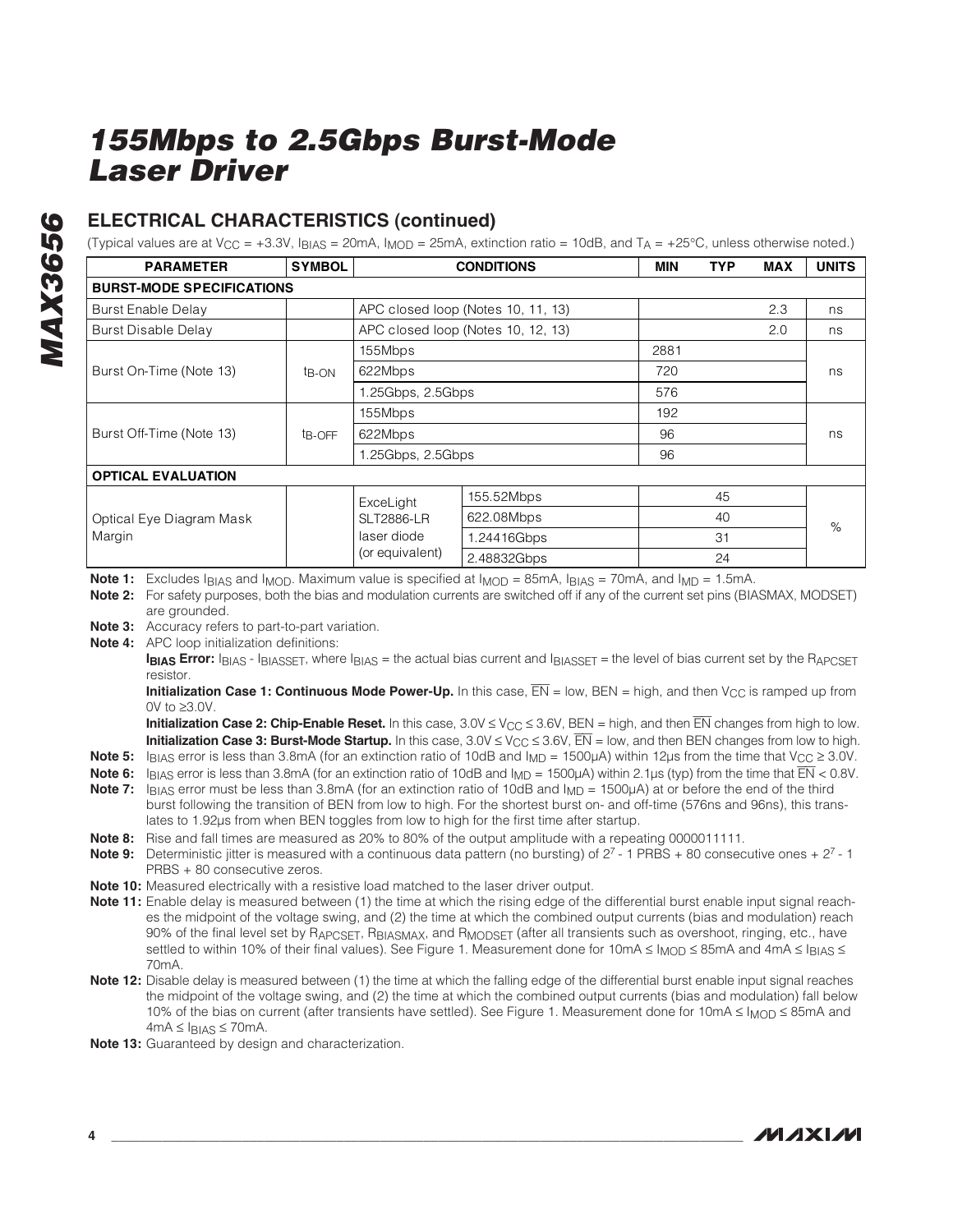

Figure 1. Enable and Disable Delay Times



Figure 2. Output Termination for Characterization

**Typical Operating Characteristics**







**OPTICAL EYE DIAGRAM (622.08Mbps, 467MHz FILTER, PATTERN = 223 - 1 PRBS)**MAX3656 toc02

EXCELIGHT SLT2886-LR LASER AVERAGE OPTICAL POWER = -6dBm EXTINCTION RATIO = 15dB MASK MARGIN = 40%



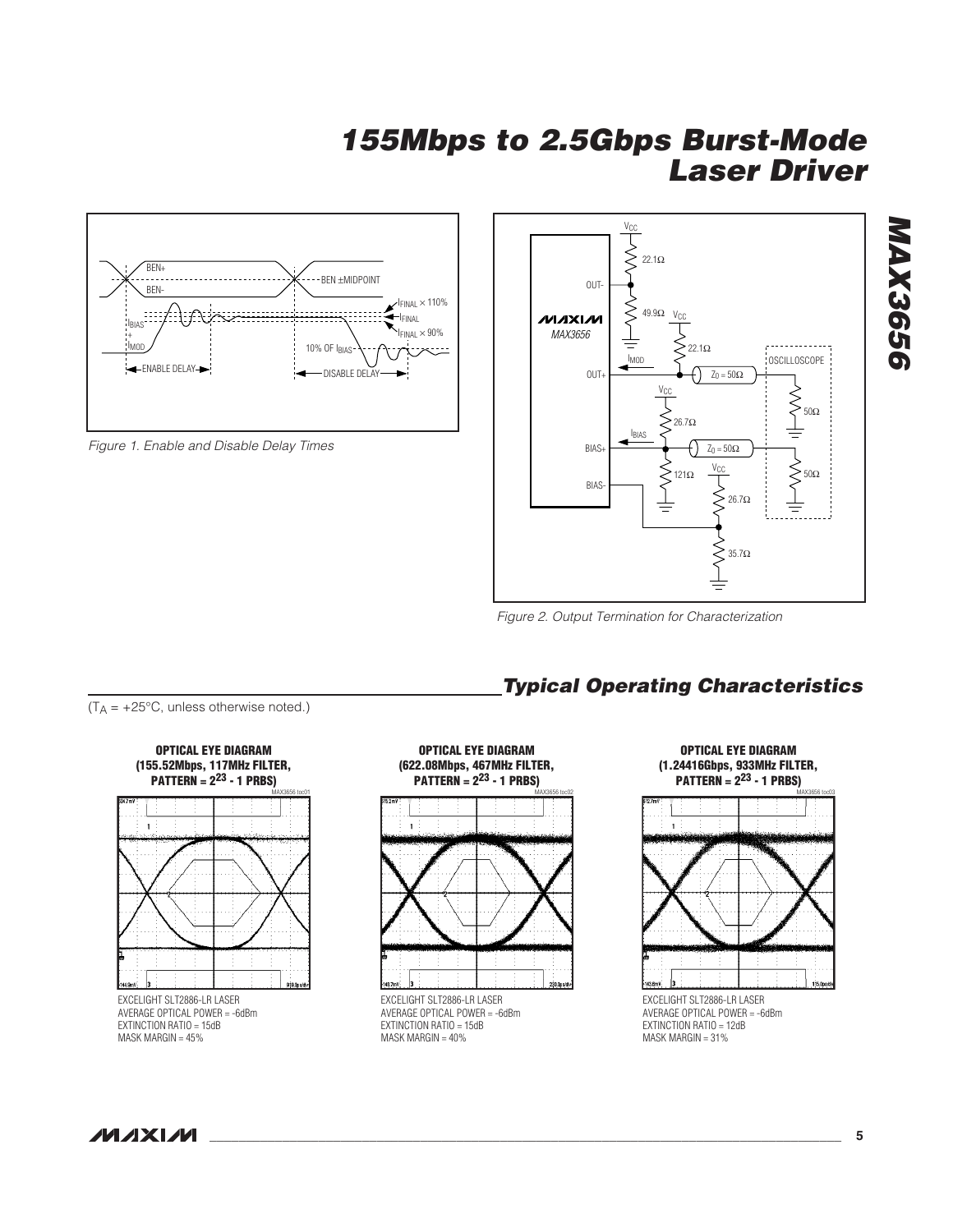

### **Typical Operating Characteristics (continued)**

**MAXIM** 

**MAX3656**

**MAX3656**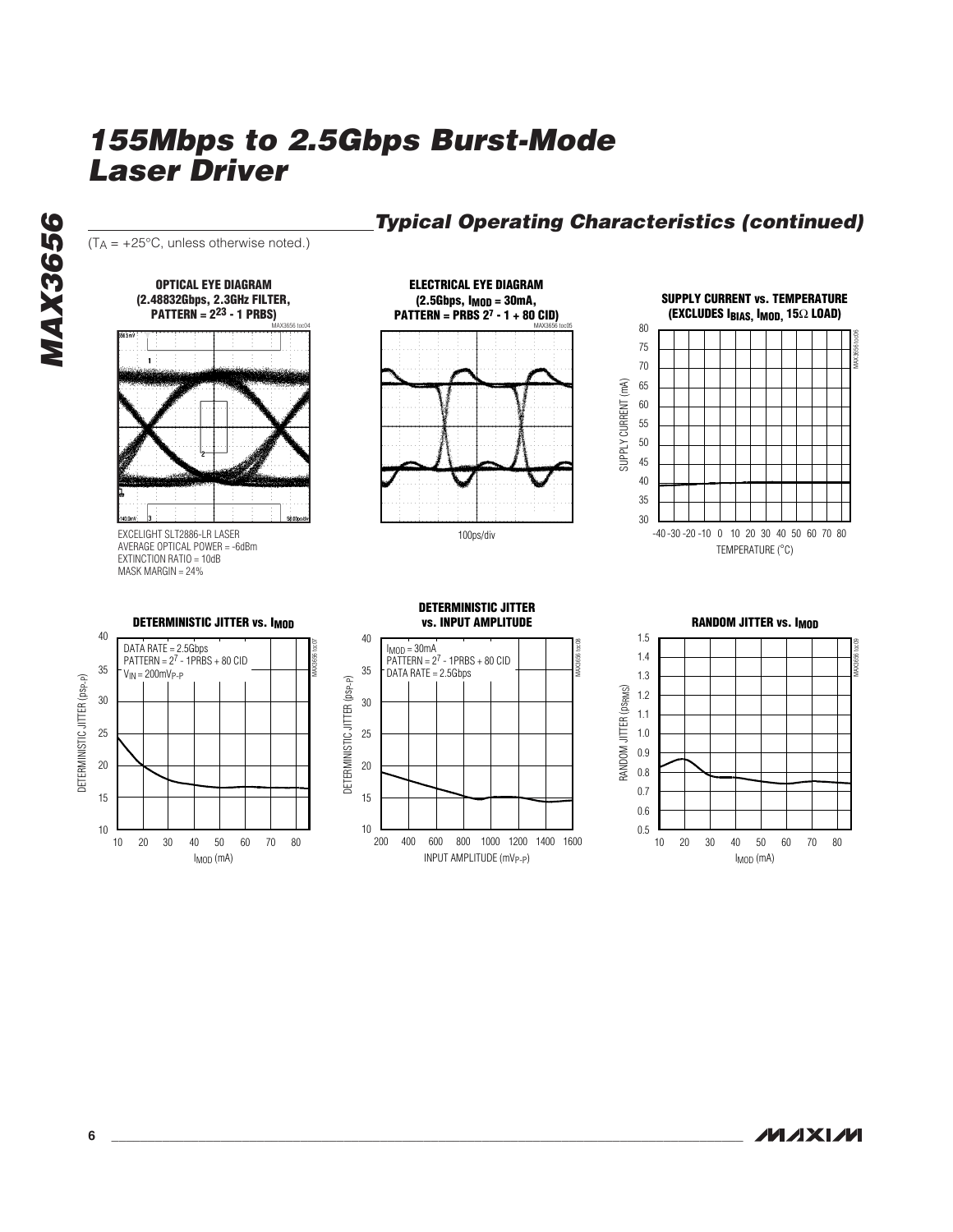## **Typical Operating Characteristics (continued)**

 $(T_A = +25^{\circ}C$ , unless otherwise noted.)



**TIMING DIAGRAM, BURST ON**



**TIMING DIAGRAM, BURST OFF**

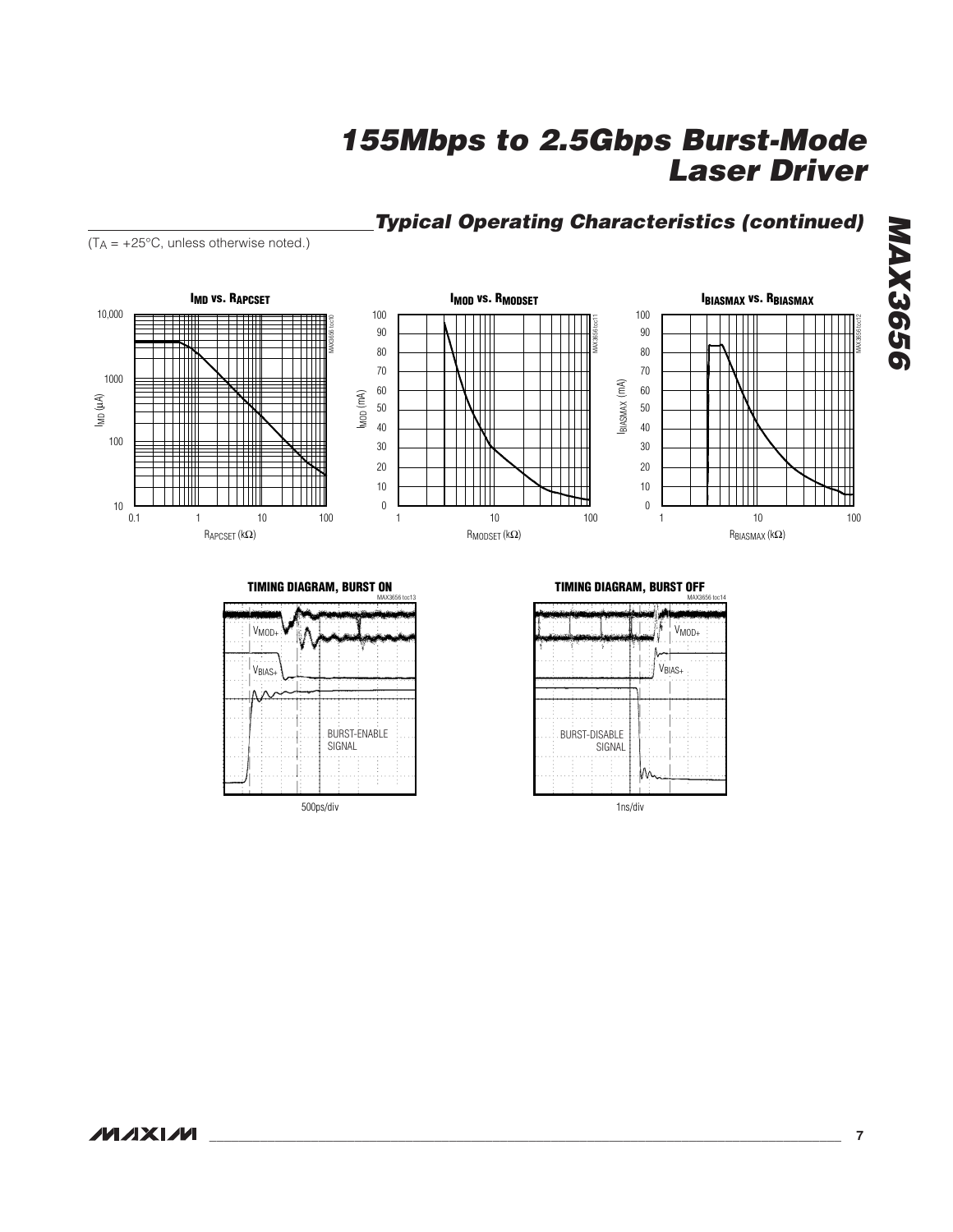**MAX3656 MAX3656**

|                 |                       | <b>Pin Description</b>                       |
|-----------------|-----------------------|----------------------------------------------|
| PIN             | <b>NAME</b>           | <b>FUNCTION</b>                              |
| 4, 9,<br>18, 21 | <b>V<sub>CC</sub></b> | Power-Supply Voltage                         |
| 2               | $IN +$                | Noninverting Data Input with On-Chip Biasing |
|                 |                       |                                              |

| 1, 4, 9,<br>15, 18, 21 | $V_{CC}$       | Power-Supply Voltage                                                                                                                                                                                                                                                                             |
|------------------------|----------------|--------------------------------------------------------------------------------------------------------------------------------------------------------------------------------------------------------------------------------------------------------------------------------------------------|
| $\overline{c}$         | $IN +$         | Noninverting Data Input with On-Chip Biasing                                                                                                                                                                                                                                                     |
| 3                      | $IN-$          | Inverting Data Input with On-Chip Biasing                                                                                                                                                                                                                                                        |
| 5                      | BEN+           | Noninverting Burst-Enable Input with On-Chip Biasing                                                                                                                                                                                                                                             |
| 6                      | BEN-           | Inverting Burst-Enable Input with On-Chip Biasing                                                                                                                                                                                                                                                |
| $\overline{7}$         | EN             | TTL/CMOS Enable Input. Low for normal operation. Pull high or leave unconnected to disable laser<br>bias and modulation currents.                                                                                                                                                                |
| 8, 11, 19              | <b>GND</b>     | Power-Supply Ground                                                                                                                                                                                                                                                                              |
| 10                     | <b>FAIL</b>    | TTL/CMOS Failure Output. Indicates APC failure when low.                                                                                                                                                                                                                                         |
| 12                     | <b>LONGB</b>   | TTL/CMOS Long Burst (See the Setting the LONGB Input Pin Section)                                                                                                                                                                                                                                |
| 13                     | BIAS-          | Inverting Laser Bias-Current Output. Connect through 10Ω resistor and switching diode to V <sub>CC</sub> .                                                                                                                                                                                       |
| 14                     | BIAS+          | Noninverting Laser Bias-Current Output. Bias current flows into this pin when BEN is high. Minimize<br>capacitance on this pin.                                                                                                                                                                  |
| 16                     | $OUT+$         | Noninverting Laser Modulation-Current Output. Modulation current flows into this pin when BEN and IN<br>are high.                                                                                                                                                                                |
| 17                     | OUT-           | Inverting Laser Modulation-Current Output. Connect through $15\Omega$ resistor and switching diode to laser<br>diode anode.                                                                                                                                                                      |
| 20                     | <b>MD</b>      | Monitor Diode Input. Connect this pin to the anode of the monitor diode. Leave unconnected for open-<br>loop operation. Minimize capacitance on this pin.                                                                                                                                        |
| 22                     | <b>BIASMAX</b> | Maximum Bias Current Set. A resistor connected from this pin to ground sets the maximum bias<br>current. The bias current cannot exceed this level. The APC loop controls the bias current up to the<br>level of the BIASMAX. For APC open-loop operation, this pin sets the laser bias current. |
| 23                     | <b>MODSET</b>  | Modulation Current Set. A resistor connected from this pin to ground sets the desired modulation current.                                                                                                                                                                                        |
| 24                     | <b>APCSET</b>  | Average Power Control Set. A resistor connected from this pin to ground sets the desired average<br>optical power. Connect a $50k\Omega$ resistor to ground for APC open-loop operation.                                                                                                         |
|                        | EP             | Exposed Pad. Ground. This pad must be soldered to ground.                                                                                                                                                                                                                                        |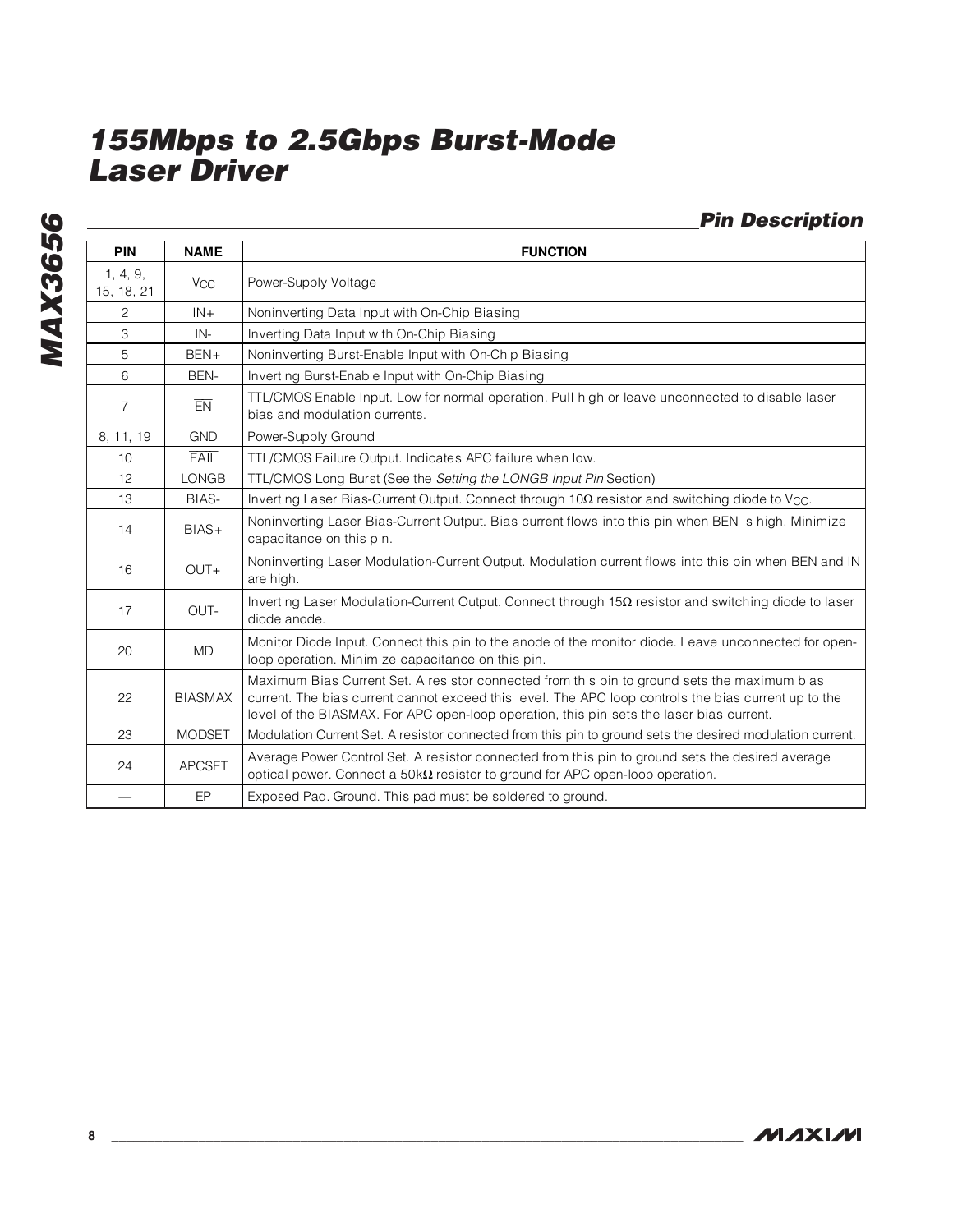### **Detailed Description**

The MAX3656 laser driver has three main parts: a highspeed modulator, a high-speed bias driver, and a laserbiasing block with automatic power control (see the Functional Diagram). Both the bias and modulation output stages are composed of differential pairs with programmable current sources. The circuit design is optimized for high-speed, low-voltage (3.3V), DC-coupled operation. The device is ideal for burst-mode operation with turn-on and turn-off times less than 2ns. The MAX3656 can be configured for nonburst-mode applications (continuous mode) by connecting BEN high.

#### **Automatic Power Control**

To maintain constant average optical power, the MAX3656 incorporates a digital automatic power-control (APC) loop to compensate for the changes in laser threshold current over temperature and lifetime. A back-facet photodiode mounted in the laser package converts the optical power into a photocurrent. The APC loop adjusts the laser bias current so the monitor current is matched to a reference current set by RAPCSET.

At startup, the APC loop traverses through a pseudobinary search algorithm to set the proper monitor current that translates to the proper bias current. When BEN is high, the APC loop maintains constant optical power by digitally controlling the bias current. When BEN is low, the APC loop digitally stores the bias current value of the previous burst. The APC loop is reset in two ways, either power cycling or toggling the EN pin.

An external resistor (RBIASMAX) sets the maximum allowable bias current during closed-loop operation and sets the bias current during open-loop operation. An APC failure flag (FAIL) is set low during initialization and when the bias current cannot be adjusted to achieve the desired average optical power.

APC closed-loop operation requires that the user set three currents with external resistors connected between GND, BIASMAX, MODSET, and APCSET pins. Detailed guidelines for these resistor settings are described in the Design Procedure section.

If necessary, the MAX3656 is fully operational without APC. To operate the MAX3656 open loop, connect a 50kΩ resistor from APCSET to ground and leave the MD pin unconnected. In this case, two external resistors connected from BIASMAX and MODSET to GND directly set the laser current.

#### **APC Failure Monitor**

The MAX3656 provides an APC failure monitor (TTL) to indicate an APC loop-tracking failure. FAIL is set low when the APC loop cannot adjust the bias current to

maintain the desired monitor current. For example, the laser diode requires more bias current (to maintain a constant optical output) than maximum bias current set by RBIASMAX. The bias current is limited and FAIL is asserted. In an alternate example, assume that a circuit failure causes the cathode of the laser diode to be shorted to GND, thereby causing an uncontrolled high optical output. In this case, the APC loop cannot decrease the user current, and FAIL is asserted. FAIL is also set low during initialization.

#### **Slow-Start**

For safety reasons, at initial power-up or after toggling EN, the MAX3656 incorporates a slow-start circuit that provides a typical delay of 450ns during the beginning of APC loop initialization.

#### **Enable Control**

The MAX3656 features a chip-enable function. When EN is high, the bias and modulation currents are off and the digital state of the APC loop is reset. When  $\overline{EN}$  is toggled from a high to a low, the APC loop begins initialization. The initialization time is typically 2.1µs  $(LONGB = low)$  and  $3.72 \mu s$  (LONGB = high).

#### **APC Loop Initialization**

The digital APC loop is reset whenever the power is turned off and/or the  $\overline{EN}$  input is driven high. When power is turned on or when  $\overline{EN}$  is toggled low, the APC loop automatically performs an initialization routine that quickly adjusts the bias current from its reset level to its initialized level. The initialized bias current level is defined to be within 3.8mA of the final bias current level set by the APCSET resistor. Once initialized, the APC loop enters its fine-adjustment mode of operation and adjusts the bias current to match the level set by the APCSET resistor. There are three different cases in which the APC loop starts initialization, and each has a unique initialization time. These cases are defined as follows:

#### • **Continuous-Mode Power-Up**

In continuous-mode power-up, the chip is enabled  $(\overline{EN} = low)$  and the burst-enable input is high (BEN = high) when power is applied to the laser driver. APC loop initialization begins when the power-supply voltage rises above the minimum specified limit of +3.0V. The BEN input remains high indefinitely and the laser driver operates in continuous (nonbursting) mode. In this case, the initialization time is 12µs (typ).

#### • **Chip-Enable Reset**

In chip-enable reset, the power-supply voltage is within the specified limits and BEN is high. The chipenable input (EN) is initially high (chip disabled and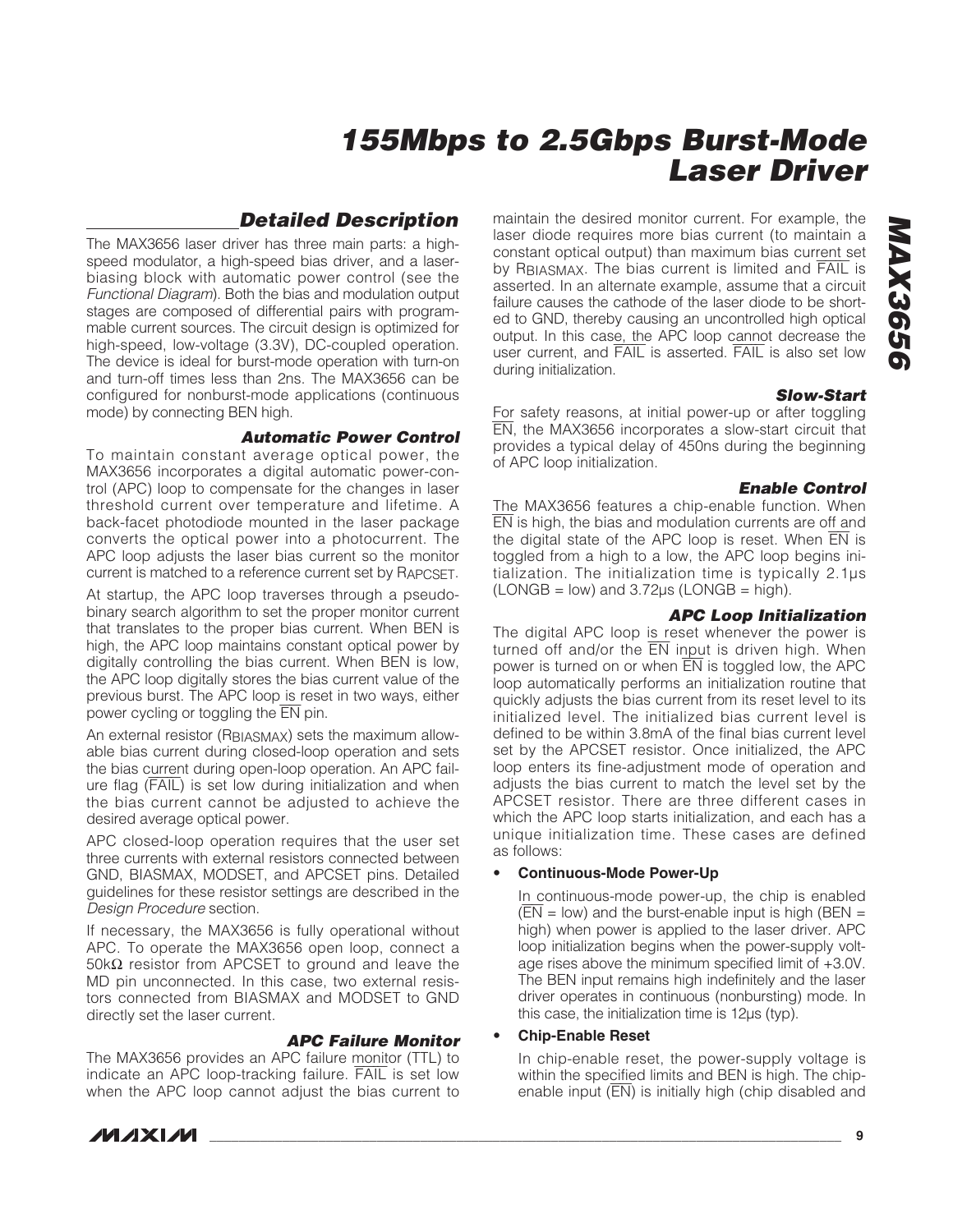APC loop reset), and then it is driven low (chipenabled). In this case, APC loop initialization begins when the voltage at  $\overline{EN}$  drops below the specified EN input low voltage of 0.8V. After initialization begins, the laser driver can be operating in burst mode (BEN toggling high and low) or continuous mode (BEN  $=$  high). In this case, the initialization time is 2.1µs (typ).

#### • **Burst-Mode Startup**

In burst-mode startup, the power-supply voltage is within the specified limits and the chip is enabled  $(EN = low)$ . The burst-enable input is low (BEN = low) and has not been in the high state since the APC loop was reset. APC loop initialization begins when the BEN input is driven high. After initialization begins, the laser driver can be operating in burst mode (BEN toggling high and low) or continuous mode (BEN  $=$  high). In this case, the initialization time is 1.6µs (typ).

In each of the three cases listed, initialization is complete within three bursts (bursts must comply with specified burst on- and burst off-time) or the time specified in the Electrical Characteristics table, whichever comes first.

#### **Burst-Mode Operation**

The bias and modulation outputs (BIAS+ and OUT+) can be switched on and off quickly using the differential burst-enable inputs (BEN+ and BEN-). Once the APC loop has initialized, the bias and modulation outputs are switched on when  $BEN<sub>+</sub>$  = high and  $BEN<sub>-</sub>$  = low and are switched off when  $BEN<sub>+</sub> = low$  and  $BEN<sub>-</sub> = high$ .

When BEN is switched on, the laser driver sinks the bias and modulation currents set by the APCSET, BIASMAX, and MODSET resistors within the maximum BEN delay time of 2.3ns. For stable APC loop operation, the minimum burst length is limited to the burst on-time listed in the Electrical Characteristics table. The maximum burston time is unlimited.

When BEN is switched off, the bias and modulation currents fall below the specified bias-off and modulationoff currents within the maximum burst disable delay time of 2.0ns. For stable APC loop operation, the minimum burst off-time is limited to the value listed in the Electrical Characteristics table. The maximum burst offtime is unlimited.

#### **Short-Circuit Protection**

The MAX3656 provides short-circuit protection for the modulation and bias-current sources. If BIASMAX or MODSET is shorted to ground, the bias and modulation outputs are turned off.

### **Design Procedure**

When designing a laser transmitter, the optical output is usually expressed in terms of average power and extinction ratio. Table 1 shows the relationships helpful in converting between the optical average power and the modulation current. These relationships are valid if the mark density and duty cycle of the optical waveform are 50%.

#### **Programming the Modulation Current**

For a given laser power (PAVG), slope efficiency (η), and extinction ratio  $(r<sub>e</sub>)$ , the modulation current can be calculated using Table 1. See the I<sub>MOD</sub> vs. R<sub>MODSET</sub> graph in the Typical Operating Characteristics, and select the value of RMODSET that corresponds to the required current at +25°C.

#### **Programming the Bias Current**

When the MAX3656 is used in open-loop operation, the RBIASMAX resistor determines the bias current. To select this resistor, determine the required bias current. See the IBIASMAX vs. RBIASMAX graph in the Typical Operating Characteristics, and select the value of RBIASMAX that corresponds to the required current. For open-loop operation, connect a 50kΩ resistor from RAPCSET to GND, and leave the MD pin open.

When using the MAX3656 in closed-loop operation, the RBIASMAX resistor sets the maximum bias current available to the laser diode over temperature and lifetime. The APC loop can subtract from this maximum value, but cannot add to it. See the IBIASMAX VS. RBIASMAX graph in the Typical Operating Characteristics and select the value of RBIASMAX that corresponds to the end-of-life bias current at +85°C. The RBIASMAX resistor should not be set less than 5k $\Omega$ .

# **PARAMETER SYMBOL RELATION** Average power  $\vert$  P<sub>AVG</sub>  $\vert$  P<sub>AVG</sub> =  $(P_0 + P_1)/2$

**Table 1. Optical Power Definition**

| Average power                  | <b>PAVG</b>    | $PAVG = (P_0 + P_1)/2$                                                |
|--------------------------------|----------------|-----------------------------------------------------------------------|
| Extinction ratio               | r <sub>e</sub> | $r_{\rm e} = P_1 / P_0$                                               |
| Optical power high             | P <sub>1</sub> | $P_1 = 2P_{AVG} \times r_e / (r_e + 1)$                               |
| Optical power low              | P <sub>0</sub> | $P_0 = 2P_{AVG} / (r_e + 1)$                                          |
| Optical amplitude              | $P_{P-P}$      | $P_{P-P} = P_1 - P_0$                                                 |
| Laser slope<br>efficiency      | η              | $\eta$ = Pp-p / $I_{MOD}$                                             |
| Modulation current             | <b>IMOD</b>    | $I_{MOD} = P_{P-P}/n$                                                 |
| Laser-to-monitor<br>diode gain | A∟md           | $(2 \times I_{MD} / I_{MOD})$ $((r_e - 1) / I_{MD})$<br>$(r_{e} + 1)$ |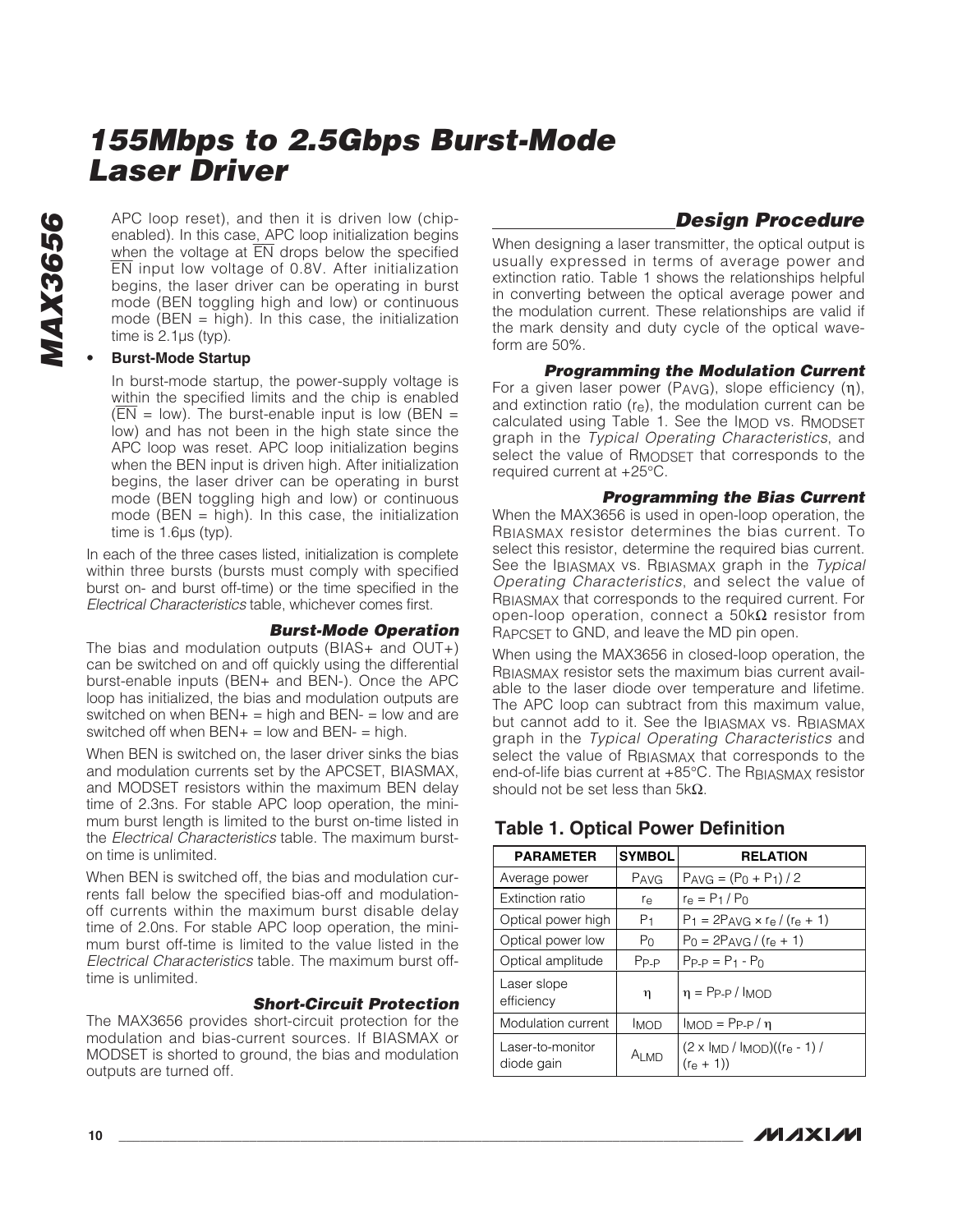#### **Programming the APC Loop**

When using the MAX3656's APC feature, program the average optical power by adjusting the APCSET resistor. To select this resistor, determine the desired monitor current to be maintained over temperature and lifetime. See the  $I_{MD}$  vs. RAPCSFT graph in the Typical Operating Characteristics and select the value of RAPCSET that corresponds to the required current.

#### **Setting the LONGB Input Pin**

Set the LONGB pin according to Table 2 to optimize APC loop operation.

#### **Interfacing with Laser Diodes**

The laser modulation current output OUT+ is optimized to drive a 15Ω load and must be DC-coupled. A series damping resistor, RD, provides impedance matching to the laser diode. The combined value of the series damping resistor and the laser diode equivalent series resistance should be close to 15Ω. An RC shunt compensation network, RCOMP/CCOMP, connected between the laser diode cathode and ground should be provided to reduce optical output aberrations and duty-cycle distortion caused by laser diode parasitic inductance. The values of R<sub>COMP</sub> and C<sub>COMP</sub> can be adjusted to match the laser diode and PC board layout characteristics for optimal optical eye performance (refer to Application Note 274: HFAN-02.0: Interfacing Maxim's Laser Drivers with Laser Diodes). The OUT- pin is connected through a 15Ω resistor and switching diode to the laser diode anode. The switching diode at OUT- improves the optical output eye and burst-enable delay by better matching the laser diode characteristics.

For data rates greater than 1Gbps, a parallel RL peaking network, RP/LP, connected between the laser diode anode and  $V_{CC}$  is recommended. This network creates a differential drive for the laser diode to improve rise/fall times and reduce jitter. The values of Rp and LP are also adjusted to match the laser diode and PC board layout characteristics for optimal optical eye performance.

Current in the BIAS output switches at high speed when bursting; therefore, the BIAS+ pin should be connected directly through a resistor, equal to R<sub>D</sub> as determined above, to the laser diode cathode. The

|  | Table 2. Setting the LONGB Input Pin |  |  |  |  |
|--|--------------------------------------|--|--|--|--|
|--|--------------------------------------|--|--|--|--|

| <b>LONGB</b>                | <b>CONDITION</b>                                        |  |  |
|-----------------------------|---------------------------------------------------------|--|--|
| Burst on-time $\leq 1.2$ us |                                                         |  |  |
| 0 or 1                      | Burst on-time $>1.2$ us or<br>continuous mode operation |  |  |
|                             | Data rates of 155Mbps                                   |  |  |

**MAXIM** 

BIAS- pin is connected through a  $10Ω$  resistor and switching diode to V<sub>CC</sub>.

#### **Input Termination Requirements**

The MAX3656 data and BEN inputs are internally biased. Although the inputs are compatible with LVPECL signals, it is not necessary to drive the MAX3656 with a standard LVPECL signal. While DC-coupled, the MAX3656 operates properly as long as the specified common-mode voltage and differential voltage swings are met. Because of the on-chip biasing network (Figure 3), the MAX3656 inputs self-bias to the proper operating point to accommodate AC-coupling.

See Figures 4 and 5 for connecting to PECL or CML data outputs.



Figure 3. MAX3656 Internal Biasing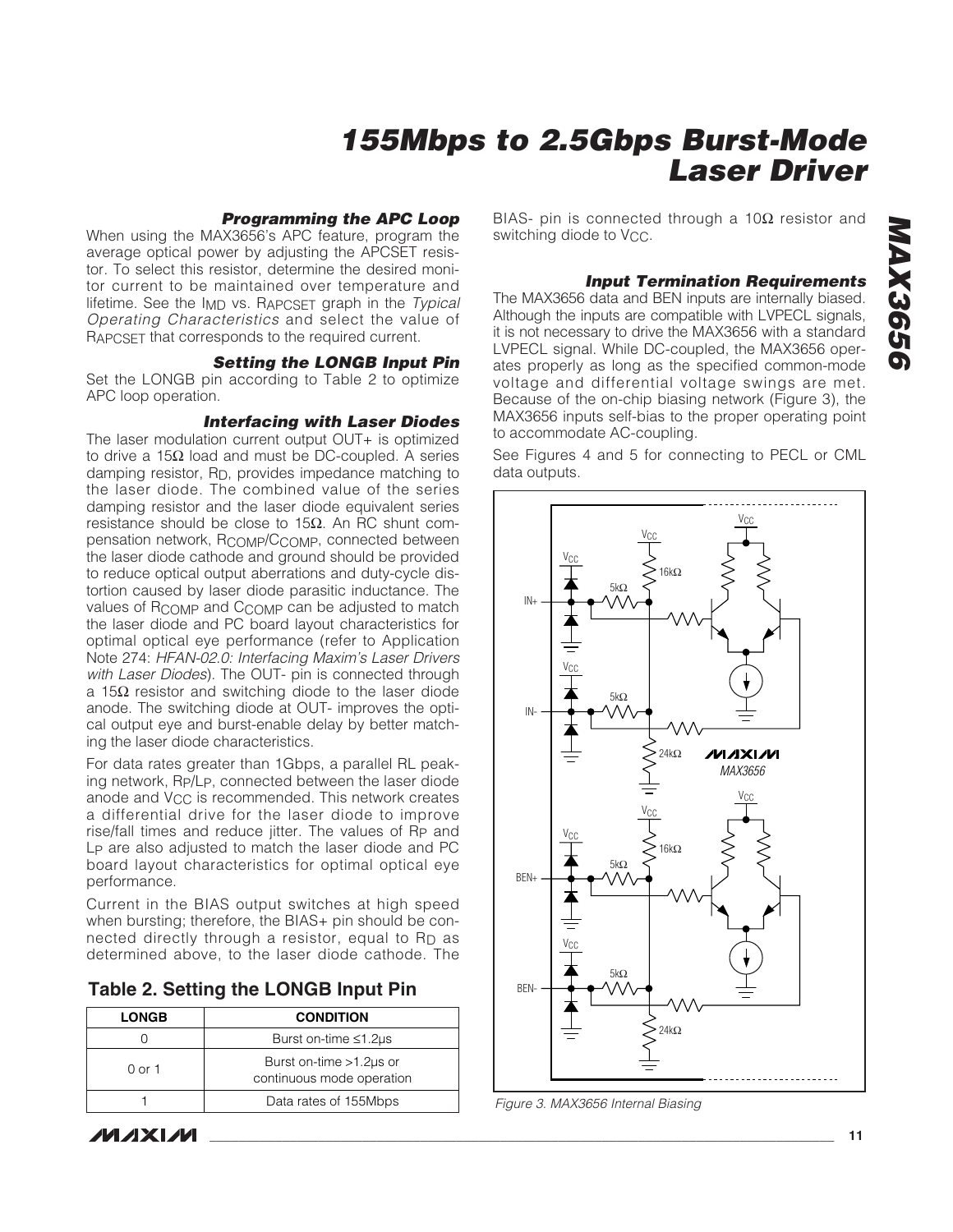### **Design Example**

#### **Select Laser**

Select a communication-grade laser for the proper data rate. Assume the laser output average power is  $P_{AVG} =$ 0dBm, the operating temperature is -40°C to +85°C, and the laser diode has the following characteristics: wavelength:  $\lambda = 1.3 \mu m$ , threshold current: ITH = 22mA at  $+25^{\circ}$ C, threshold temperature coefficient:  $\beta_{TH}$  = 1.3%/°C, laser-to-monitor transfer:  $\rho_{MON} = 0.2$ A/W (ρMON = ρMONITORDIODE x LLASER-TO-MONITORDIODE), and laser slope efficiency:  $\eta = 0.05$ mW/mA at +25°C.

#### **Determining RAPCSET**

The desired monitor diode current is estimated by  $Im =$  $P_{AVG} \times p_{MON} = 200 \mu A$ . The  $I_{MD}$  vs. R<sub>APCSET</sub> graph in the Typical Operating Characteristics shows RAPCSET at 12kΩ.



Figure 4. Connecting to PECL Outputs

#### **Determining RMODSET**

Assuming  $r_e = 10$  and an average power of 0dBm (1mW), the peak-to-peak optical power PP-P = 1.64mW (Table 1). The required modulation current is 1.64(mW)/0.05(mW/mA)  $= 32.8$ mA. The I<sub>MOD</sub> vs. R<sub>MODSET</sub> graph in the Typical Operating Characteristics shows RMODSET at 9kΩ.

#### **Determining RBIASMAX**

Determine the maximum threshold current (ITH(MAX)) at  $T_A$  = +85°C and end of life. Assuming ( $ITH(MAX)$ ) = 50mA, the maximum bias current should be:

#### $I<sub>BIASMAX</sub> = I<sub>TH(MAX)</sub>$

In this example,  $I_{BIASMAX}$  = 50mA. The  $I_{BIASMAX}$ vs. RBIASMAX graph in the Typical Operating Characteristics shows RBIASMAX at  $8k\Omega$ .



Figure 5. Connecting to CML Outputs



Figure 6. Single-Ended Biasing for Burst Enable

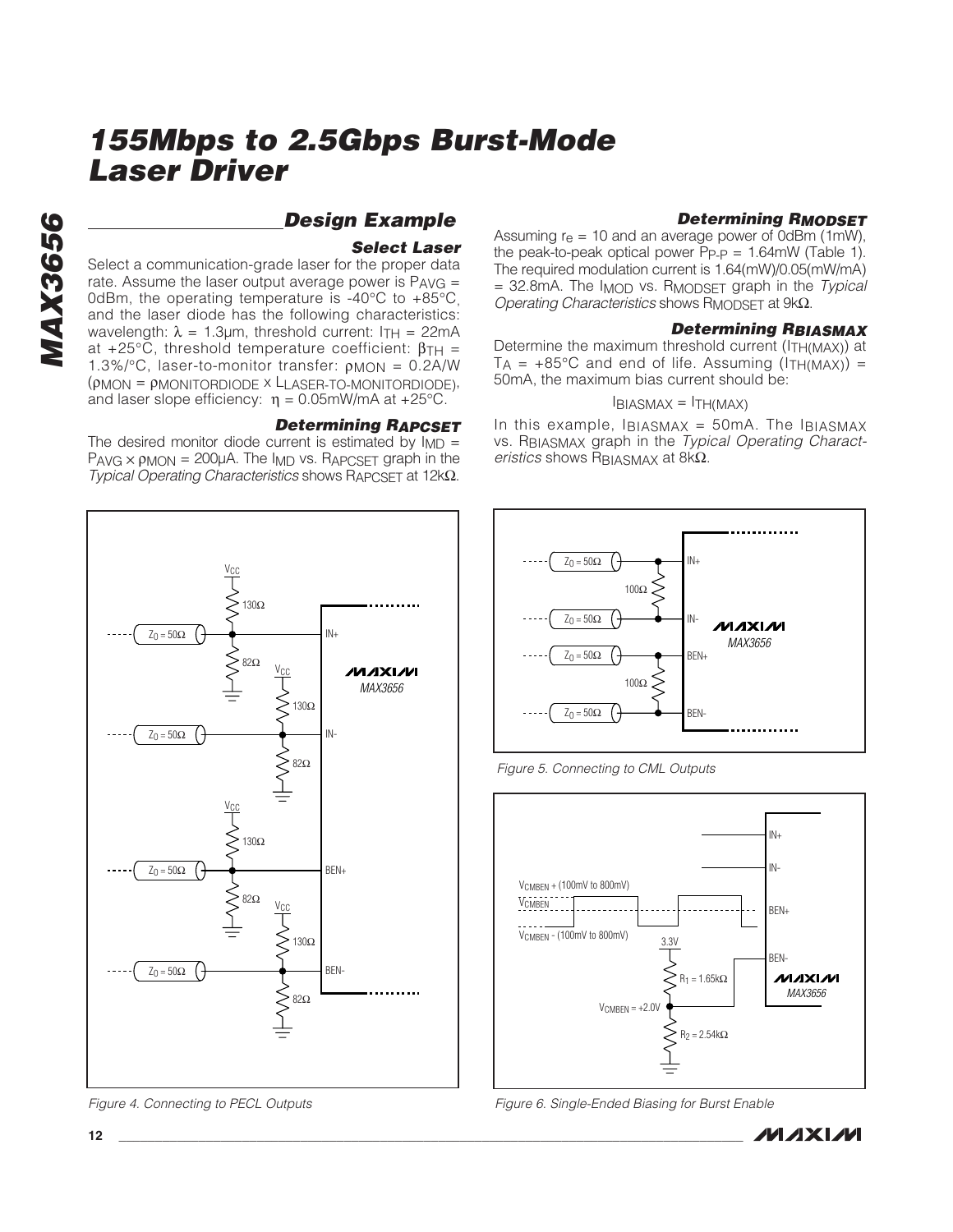

Figure 7. Single-Ended LVTTL or LVCMOS Biasing for Burst Enable

### **Applications Information**

#### **Running Burst Enable Single-Ended**

With PECL signal levels, for single-ended operation of burst enable, connect the BEN+ to the burst-enable control. Connect a resistor  $(R<sub>1</sub>)$  from  $V<sub>CC</sub>$  to BEN- and resistor (R2) from BEN- to ground. The parallel combination of R<sub>1</sub> and R<sub>2</sub> should be less than 1kΩ. Choose the values of  $R_1$  and  $R_2$  to set the common-mode voltage in the range defined in the Electrical Characteristics table (see Figure 6).

With LVTTL or LVCMOS signal levels, for single-ended operation of burst enable connect a 3kΩ (R4) resistor

from the burst-enable signal to BEN+. Connect a  $5k\Omega$ (R<sub>3</sub>) resistor from V<sub>CC</sub> to BEN+. Connect a 5k $\Omega$  resistor (R<sub>5</sub>) from V<sub>CC</sub> to BEN- and a 9k $\Omega$  resistor (R<sub>6</sub>) from BEN- to ground. For typical LVTTL or LVCMOS specifications of V<sub>CC</sub> to 2.0V for a high and 0.8V to 0V for a low, the LVTTL or LVCMOS sources a maximum of 75µA and sinks a maximum of 500µA. See Figure 7 for setting up the single-ended LVTTL or LVCMOS biasing for burst enable.

#### **Layout Considerations**

To minimize inductance, keep the connections between the MAX3656 output pins and laser diode as close as possible. Place a bypass capacitor as close as possible to each V<sub>CC</sub> connection. Take extra care to minimize stray parasitic capacitance on the BIAS and MD pins. Use good high-frequency layout techniques and multilayer boards with uninterrupted ground planes to minimize EMI and crosstalk.

#### **Laser Safety and IEC825**

Using the MAX3656 laser driver alone does not ensure that a transmitter design is compliant with IEC825. The entire transmitter circuit and component selections must be considered. Each user must determine the level of fault tolerance required by the application, recognizing that Maxim products are neither designed nor authorized for use as components in systems intended for surgical implant into the body, for applications intended to support or sustain life, or for any other application in which the failure of a Maxim product could create a situation where personal injury or death can occur.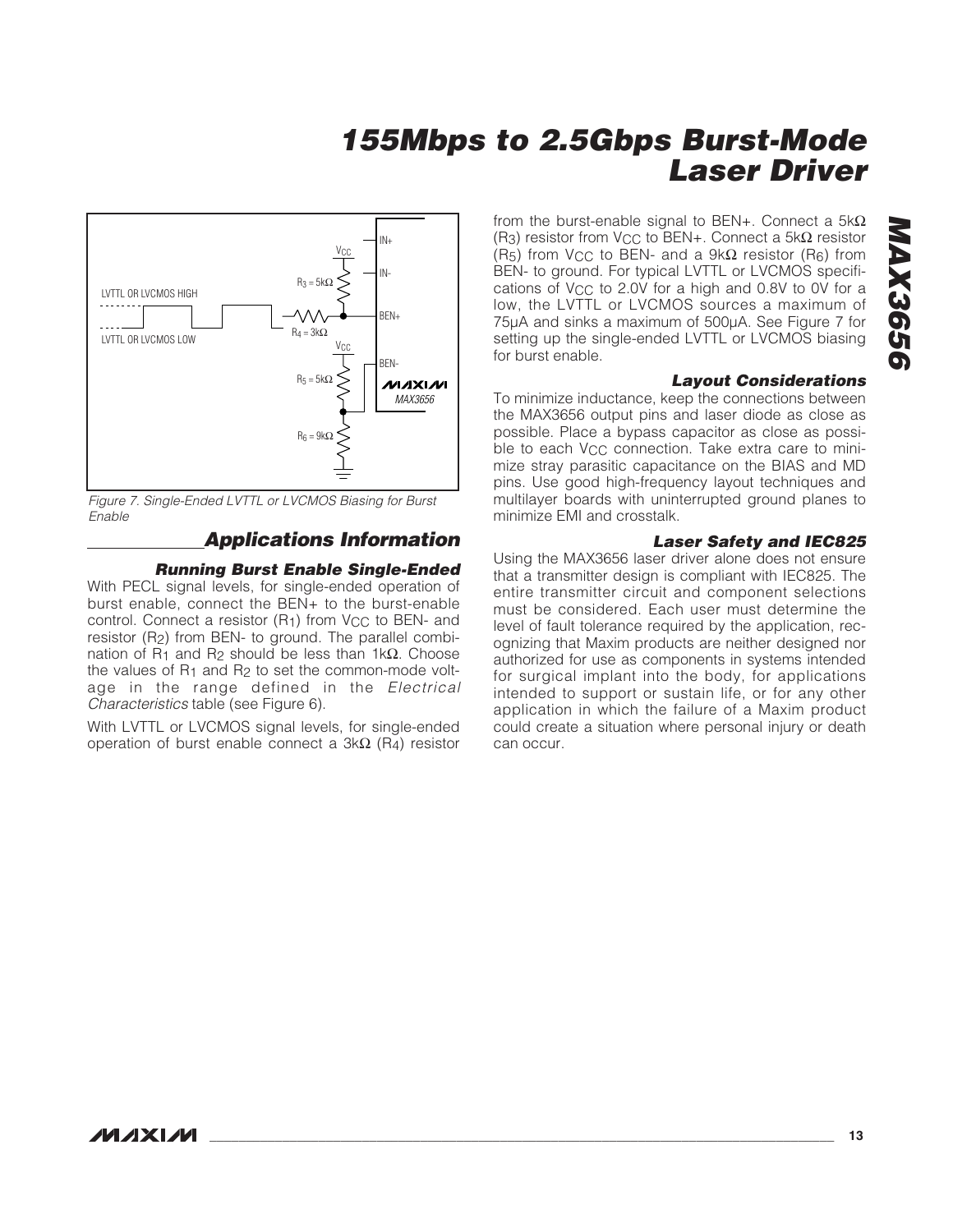

### **Chip Information**

TRANSISTOR COUNT: 8153 PROCESS: SiGe BIPOLAR

### **Package Information**

For the latest package outline information and land patterns, go to **www.maxim-ic.com/packages**. Note that a "+", "#", or "-" in the package code indicates RoHS status only. Package drawings may show a different suffix character, but the drawing pertains to the package regardless of RoHS status.

| <b>PACKAGE</b> | <b>PACKAGE</b> | <b>OUTLINE</b> | <b>LAND</b>   |
|----------------|----------------|----------------|---------------|
| <b>TYPE</b>    | <b>CODE</b>    | NO.            | ' PATTERN NO. |
| 24 TOFN-FP     | T2444-3        | 21-0139        | 90-0021       |